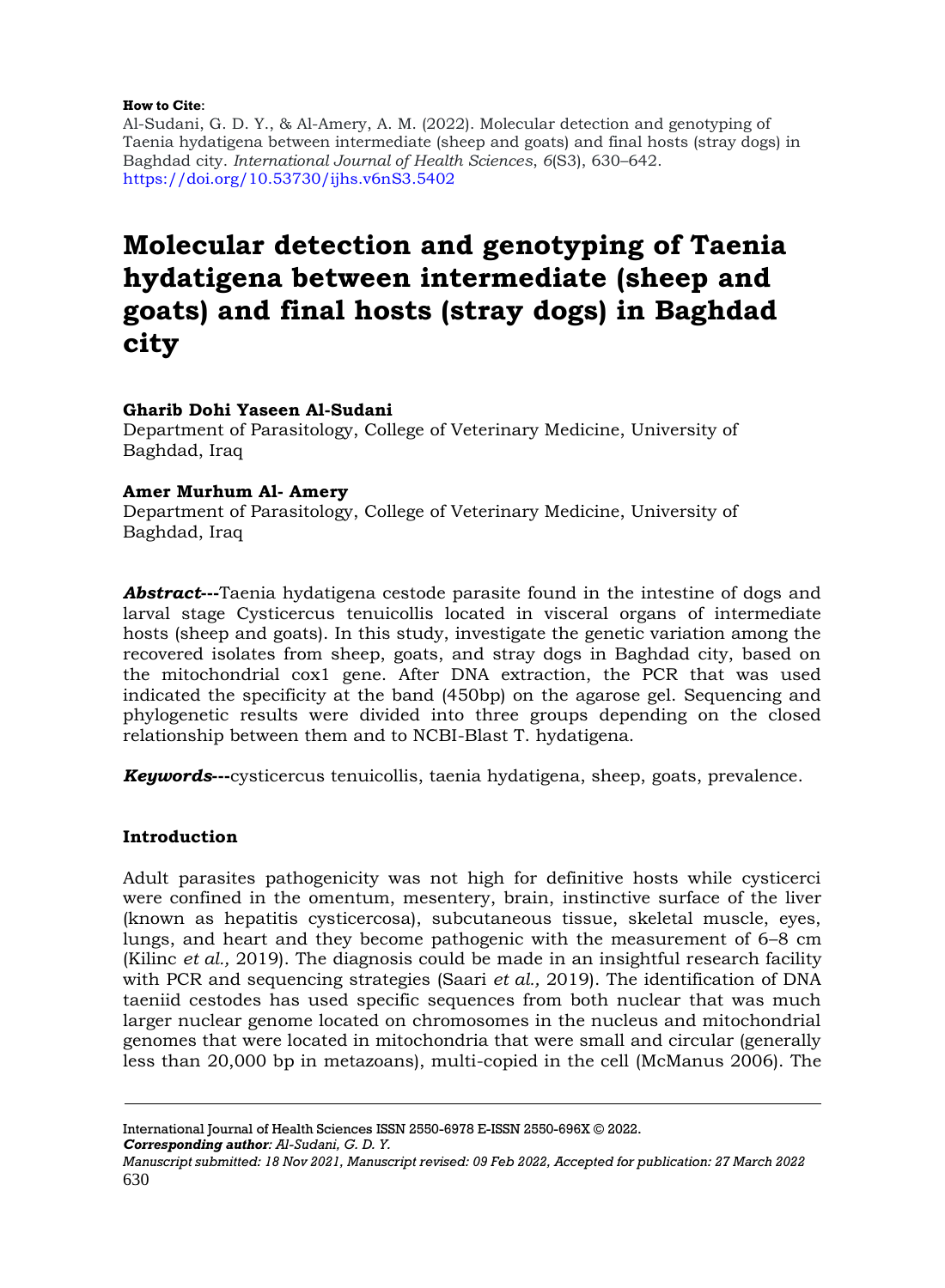631

aims of the study were molecular for Genotyping *Taenia hydatigena* adult and *Cysticercus tenuicollis* by sequences and phylogenetic tree for identity.

#### **Materials and Methods**

Metacestodes (*C. tenuicollis*) was collected from a total of 200 (100 sheep and 100 goats) carcasses slaughtered in Al-shua'la abattoir at point (33°21'49.84" N 44°14'51.14" E in the northeast region of Baghdad governate during the period from the beginning of December 2020 to the end of August 2021 and adult *T. hydatigena* from 50 stray dogs were killed by shooting with the police municipality from the team of stray dogs control program in Baghdad governate, and these killed dogs were transferred to Baghdad veterinary hospital and examined according to WHO/OIE (2001) figure (1) the worms and their metacestodes will be collected in a petri dish and rinsed several times with physiological normal saline and kept in 70% ethyl alcohol for DNA extraction by gSYAN DNA extraction kit (Tissue protocol) Geneaid. USA, according to the manufacturer's instructions and Genomic DNA estimation for purity and concentration by using a Nanodrop spectrophotometer (Thermo Scientific. UK), the absorbance was read at (260 /280 nm). One specific primer was used in PCR amplification for identification of *Taenia hydatigena* based on sequencing of the mitochondrial gene (Cytochrome c oxidase subunit 1) COX1 gene according to (Liu *et al.,* 2010). Primers were provided by a Scientific Researcher. Co. Ltd, Iraq as the following table. The forward (JB3: 5′-TTTTTTGGGCATCCTGAGGTTTAT-3′), reverse (JB4.5:5′TAAAGAAAGAACATAATGAAAATG-3′) sequence, and expected amplicon size (450bp) of the gene and then identification by PCR to study genotypic diversity of *T. hydatigena* isolates from stray dogs and *C. tenuicollis* isolates from sheep and goats by sequencing and constriction of the phylogenetic tree.



Figure (1). A. Shown sampling adult parasite from dog's intestine B. Shown *C. tenuicollis* from sheep and goat's omentum.

#### **PCR components**

Eighty-seven DNA samples were amplified using conventional PCR and the same forward and reverse primer were used by utilizing (GoTaq™ Green PCR Master Mix) (Promega / USA). PCR reaction was prepared according to company instructions 12.5  $\mu$ l of PCR master mix, 2  $\mu$ l of each primer, and 3  $\mu$ l of the DNA template, and PCR water (free nuclease water) to make a total volume of 25 µl.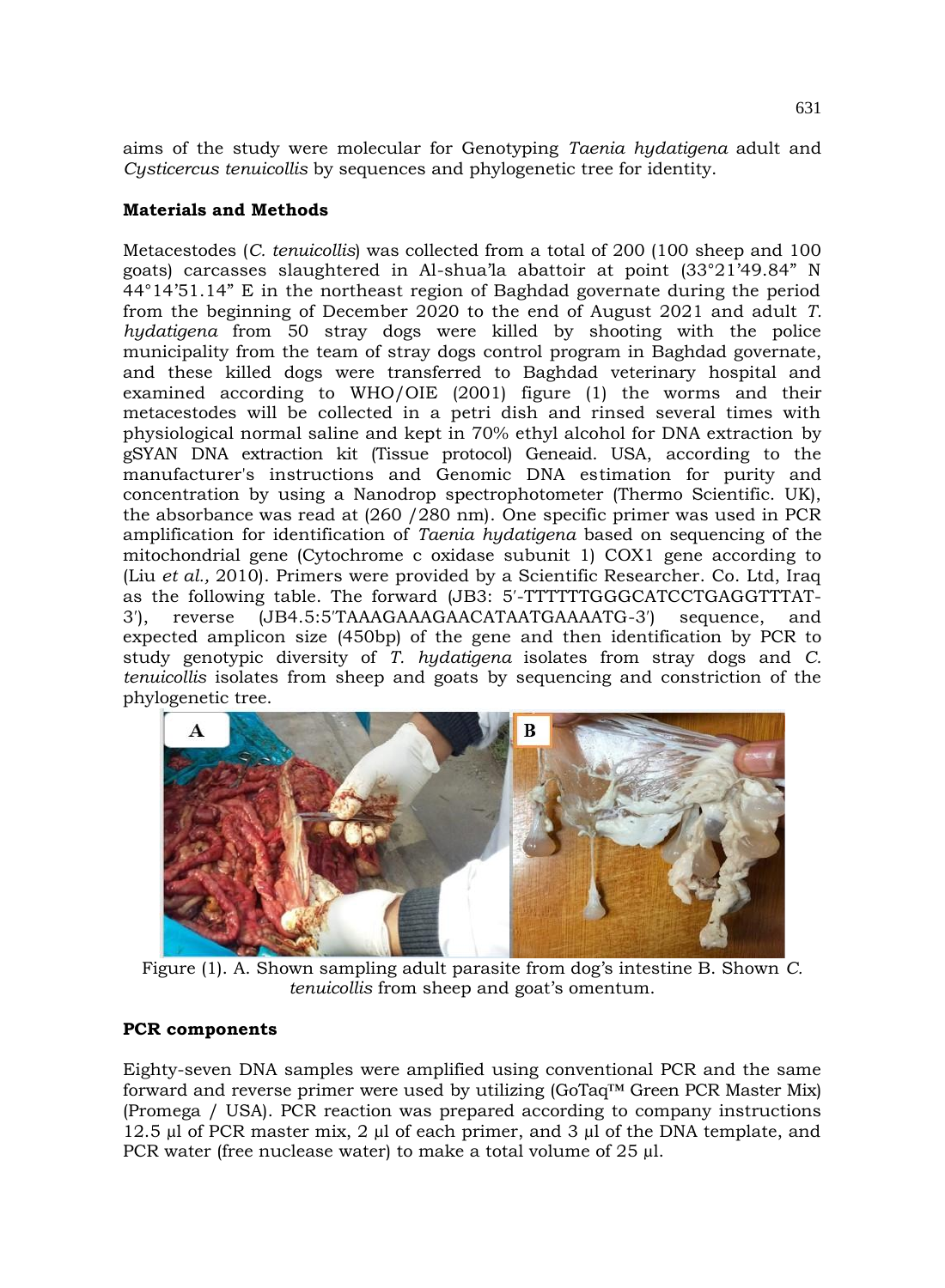# **PCR cycling conditions**

Thermo cycler optimal conditions include: The first initial denaturation cycle was performed at 95°C for 5 min., followed by 30 cycles of denaturation at 95°C for 30 sec., annealing at 58°C for 30 sec., extension at 72°C for 45 sec., then the final extension steps were at 72°C of 5min. After completion of the PCR reaction, amplified products were confirmed and analyzed by 1 % agarose gel electrophoresis. Any nonspecific or difference in the size of band observed by running the 100 bp DNA ladder along with PCR product.

## **Results**

Extraction of the DNA parasites, which was directed on 21 samples from sheep, 35 samples from goats, and 31 samples from stray dogs was affirmed typical values of the concentration DNA ranged from 13.2 to 1801 ng ul and the purity was ranged between 1.38 to 4.86. Were visualized by electrophoresis using gel concentration of 0.8 % for the best separation of large molecular weight DNA figure (2) showed a good qualification of extracted genomic DNA.



Figure 2: Agarose gel electrophoresis image that showed the Genomic DNA extraction from worm tissue sheep, goat, and dog samples.

Where The lane (1-5) showed Genomic DNA from sheep samples, the lane (6-10) showed Genomic DNA from goat's samples and the lane (11-20) showed Genomic DNA from dog's samples.

## **Amplification of Sheep samples by PCR**

The results of conventional PCR exhibited that DNA sample of *Cysticercus* isolates from sheep as shown in the figure, (3) were successfully amplified individual amplicon represented single band (450bp) on agarose gel indicating the specificity of the PCR that was used. These results were in agreement with many references by using a specific primer (450bp) COX1 like Al-Hamzawi and Al-Mayali, 2020 in Al-Diwaniyah province, Iraq, Hama-Soor *et al.,* 2021 in Kalar, Iraq, Jia *et al.,* (2010), in China, Raissi *et al.,* (2021), in Chabahar, Sistan and Baluchestan Province, Iran.

632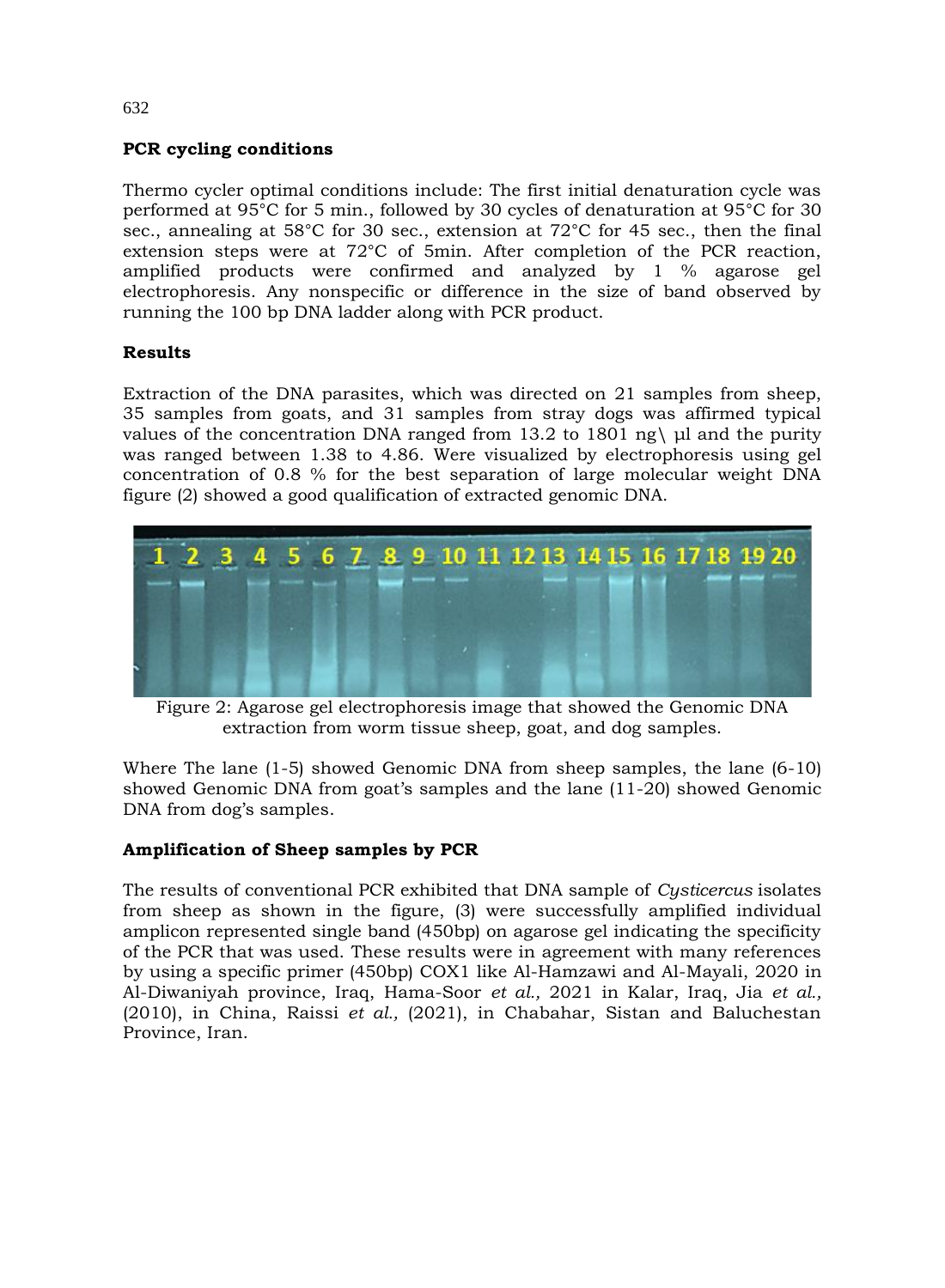![](_page_3_Figure_0.jpeg)

Figure 3. Agarose gel electrophoresis image that showed the PCR product analysis of *Taenia* sp. mitochondrial cytochrome oxidase subunit 1 (COX1) gene from extracted DNA of worm tissue sheep samples. Where M: marker (1500-100bp)

The lane (1-5) showed a positive *Taenia* sp. mitochondrial (COX1) gene from sheep samples at (446bp) PCR product.

## **Amplification of Goats samples by PCR**

The results of PCR displayed that DNA extracted from *Cysticercus* isolates from goats, as displayed in figure (4) were effectively intensified individual amplicon addressed single band (450bp) on agarose gel showing the particularity of the PCR that utilized. These results were agreed with many references like Al-Hamzawi and Al-Mayali, 2020 in Al-Diwaniyah province, Iraq, Hao *et al.,* (2012) in china, Cengiz *et al.,* (2019) in Turkey, Alvi *et al.,* (2020) in Pakistan, and Moudgil, and Moudgil, (2021) in India.

![](_page_3_Figure_5.jpeg)

![](_page_3_Figure_6.jpeg)

Where M: marker (1500-100bp). The lane (1-5) showed a positive *Taenia* sp. mitochondrial (COX1) gene from goat samples at (446bp) PCR product.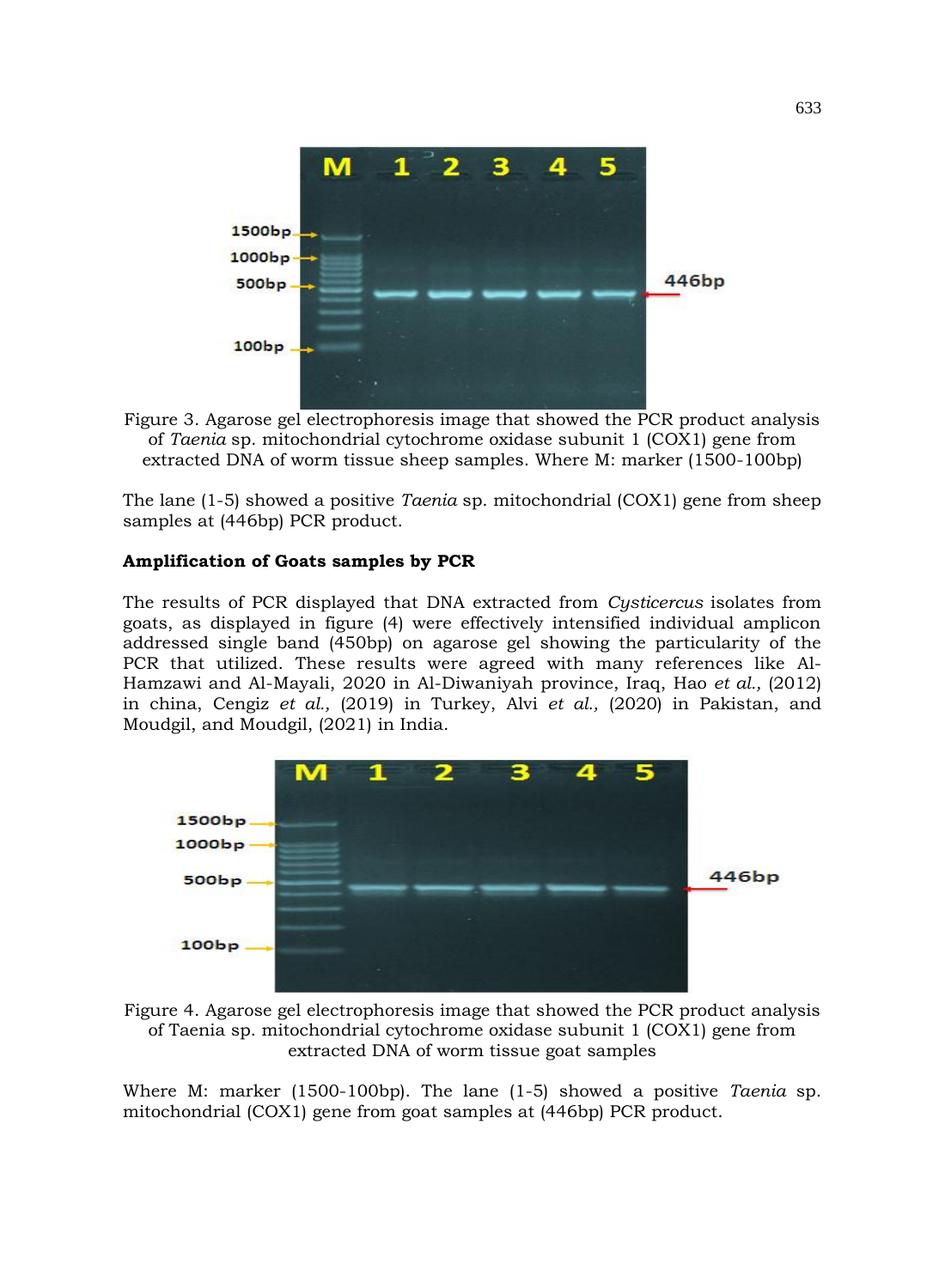## **Amplification of dogs' samples by PCR**

Although conventional PCR results of extracted DNA of adult worm *T. hydatigena* isolates from stray dogs exhibited that were successfully amplified individual amplicon represented single band on agarose gel indicating the specificity of the PCR was showed a positive *Taenia* sp. mitochondrial (COX1) gene from dogs' samples at (446bp) of PCR product and the conditions used as shown in figure (5). this agreement with Cengiz *et al.,* (2019), in Turkey, Ohiolei *et al.,* 2019, Lu *et al.,* (2020), in China, Narankhajid *et al.,* (2013), in Mongolia that the identification of *Taenia* in species and interspecies was the better effect of the COX1 gene.

![](_page_4_Figure_2.jpeg)

Figure 5. Agarose gel electrophoresis image that showed the PCR product analysis of Taenia sp. mitochondrial cytochrome oxidase subunit 1 (COX1) gene from extracted DNA of worm tissue dog samples

Where M: marker (1500-100bp). The lane (1-10) showed a positive Taenia sp. mitochondrial (COX1) gene from dogs' samples at (446bp) PCR product.

The results were received by email then analyzed using genious software after being sent to Bioneer company in Korea that Sequencing Technology, Sanger dideoxy sequencing, automated DNA sequences, and then results were checked and confirmed by using National Center for Biotechnology Information (NCBI) for published in GenBank. The phylogenetic relationship was analyzed for local *Taenia* sp. isolate using the MEGA 6.0 version. Sequencing and phylogenetic results were divided into three groups depending on the closed relationship between them and to NCBI-Blast *T. hydatigena*. Three groups of *T. hydatigena* isolates from Sheep were five samples, whereas the second group included five isolates from Goats and the third group included ten isolates from stray dogs the alignment of the sequences of nitrogenous bases which carries the serial numbers accession number shown in Table (1).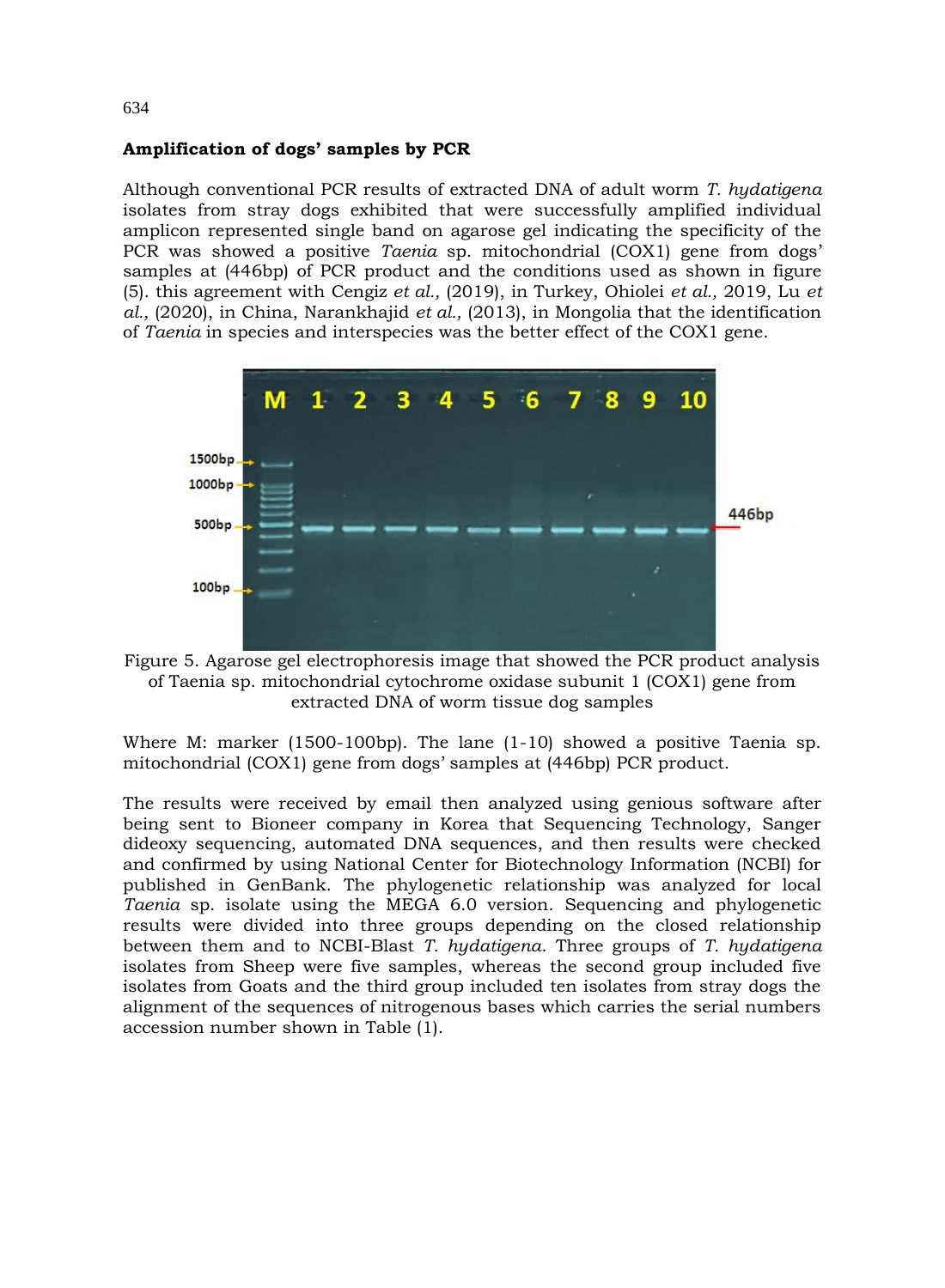#### Table 1

| No.            | local Taenia sp. isolate      | Accession<br>number | Homology<br>sequence<br>identity (%) |  |  |
|----------------|-------------------------------|---------------------|--------------------------------------|--|--|
| $\mathbf{1}$   | Taenia_sp. Sheep_isolate_No.1 | MZ313974            | 100.00%                              |  |  |
| $\overline{2}$ | Taenia_sp. Sheep_isolate_No.2 | MZ313975            | 100.00%                              |  |  |
| 3              | Taenia_sp. Sheep_isolate_No.3 | MZ313976            | 99.50%                               |  |  |
| $\overline{4}$ | Taenia_sp. Sheep_isolate_No.4 | MZ313977            | 99.24%                               |  |  |
| 5              | Taenia_sp. Sheep_isolate_No.5 | MZ572973            | 100.00%                              |  |  |
| 6              | Taenia_sp. Goat_isolate_No.1  | MZ313978            | 99.28%                               |  |  |
| $\overline{7}$ | Taenia_sp. Goat_isolate_No.2  | MZ313979            | 100.00%                              |  |  |
| 8              | Taenia_sp. Goat_isolate_No.3  | MZ313980            | 100.00%                              |  |  |
| 9              | Taenia_sp. Goat_isolate_No.4  | MZ313981            | 99.75%                               |  |  |
| 10             | Taenia_sp. Goat_isolate_No.5  | MZ572974            | 100.00%                              |  |  |
| 11             | Taenia_sp Dog_isolate_No.1    | MZ313982            | 99.74%                               |  |  |
| 12             | Taenia_sp Dog_isolate_No.2    | MZ313983            | 99.75%                               |  |  |
| 13             | Taenia_sp Dog_isolate_No.3    | MZ313984            | 99.74%                               |  |  |
| 14             | Taenia_sp Dog_isolate_No.4    | MZ313985            | 99.75%                               |  |  |
| 15             | Taenia_sp Dog_isolate_No.5    | MZ313986            | 99.50%                               |  |  |
| 16             | Taenia_sp Dog_isolate_No.6    | MZ313987            | 99.75%                               |  |  |
| 17             | Taenia_sp Dog_isolate_No.7    | MZ572975            | 99.75%                               |  |  |
| 18             | Taenia_sp Dog_isolate_No.8    | MZ572976            | 99.74%                               |  |  |
| 19             | Taenia_sp Dog_isolate_No.9    | MZ572977            | 99.22%                               |  |  |
| 20             | Taenia_sp Dog_isolate_No.10   | MZ572978            | 99.21%                               |  |  |

The NCBI-BLAST Homology Sequence identity percentage between local *Taenia*  isolates and NCBI-BLAST *Taenia hydatigena* isolate

## **Discussion**

#### **Sheep**

Phylogenetic analysis of five products of Sheep isolates revealed that *Taenia hydatigena* infect sheep in Iraq and the identity between related country isolates and local *Taenia hydatigena* isolates found that the concordance ranged between (100%, 99.50%, 99.24%) in sheep isolates. The local *C. tenuicollis* Sheep isolates number (1,2 and 5) MZ313974, MZ313975 and MZ572973 respectively had a close relation with NCBI-Blast *Taenia hydatigena* of India LC617413.2 100% identify. Also, were less related with 99.50% and 99.24% identity with NCBI-Blast *Taenia hydatigena* of India LC617413.2, isolate numbers 3 and 4, that had Accession number MZ313976 and MZ313977 respectively table, (4) The same causes could be the reasons for the similarity in the current study with the Iranian and Turkish dynasties because of Animal trade from the neighboring country across aboard to Kurdistan region and from there to the remaining Iraqi governorates or through direct animal trade with those countries and the remaining governorates of Iraq, including Baghdad. The major movement of domestic animals was imported to Kurdistan-Iraq from Turkey and Iran (Hama,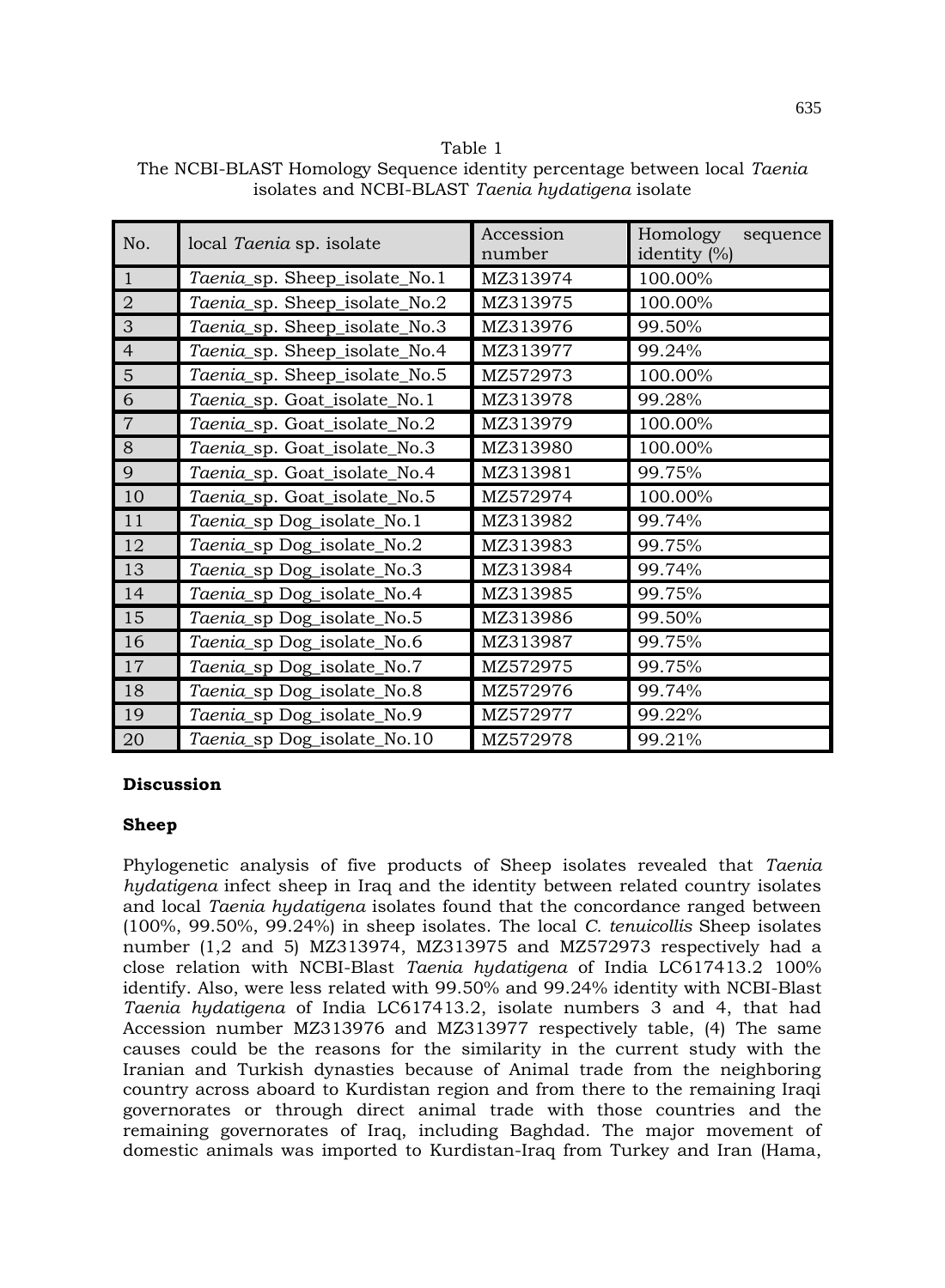2018). The similarity with the breeds of other countries such as India, China, Ghana, and Zambia, might be the strain of *T. hydatigena* with Global spread in a group of breeds of sheep.

In the phylogenetic tree, all the local sheep *T. hydatigena* isolates were clustered in one clade, along with isolates from India (LC617413.2), which explain the parasite had a wide distribution of Taeniidae species among sheep and dogs across the world by people migration and relocation from region to another and transportation of animal throughout a significant time. A serious transmission of the parasite among a scope of intermediate host species could expand the chance of genetic changeability inside various populaces of the parasite in the world (Rostami *et al.,* 2013).

![](_page_6_Figure_2.jpeg)

![](_page_6_Figure_3.jpeg)

![](_page_6_Figure_4.jpeg)

The phylogenetic tree was constructed using the Unweighted Pair Group Method with Arithmetic Mean (UPGMA tree) in (MEGA 6.0 version). The local *Taenia hydatigena* sheep isolates (No.1 into No.5) were shown more closed related to

636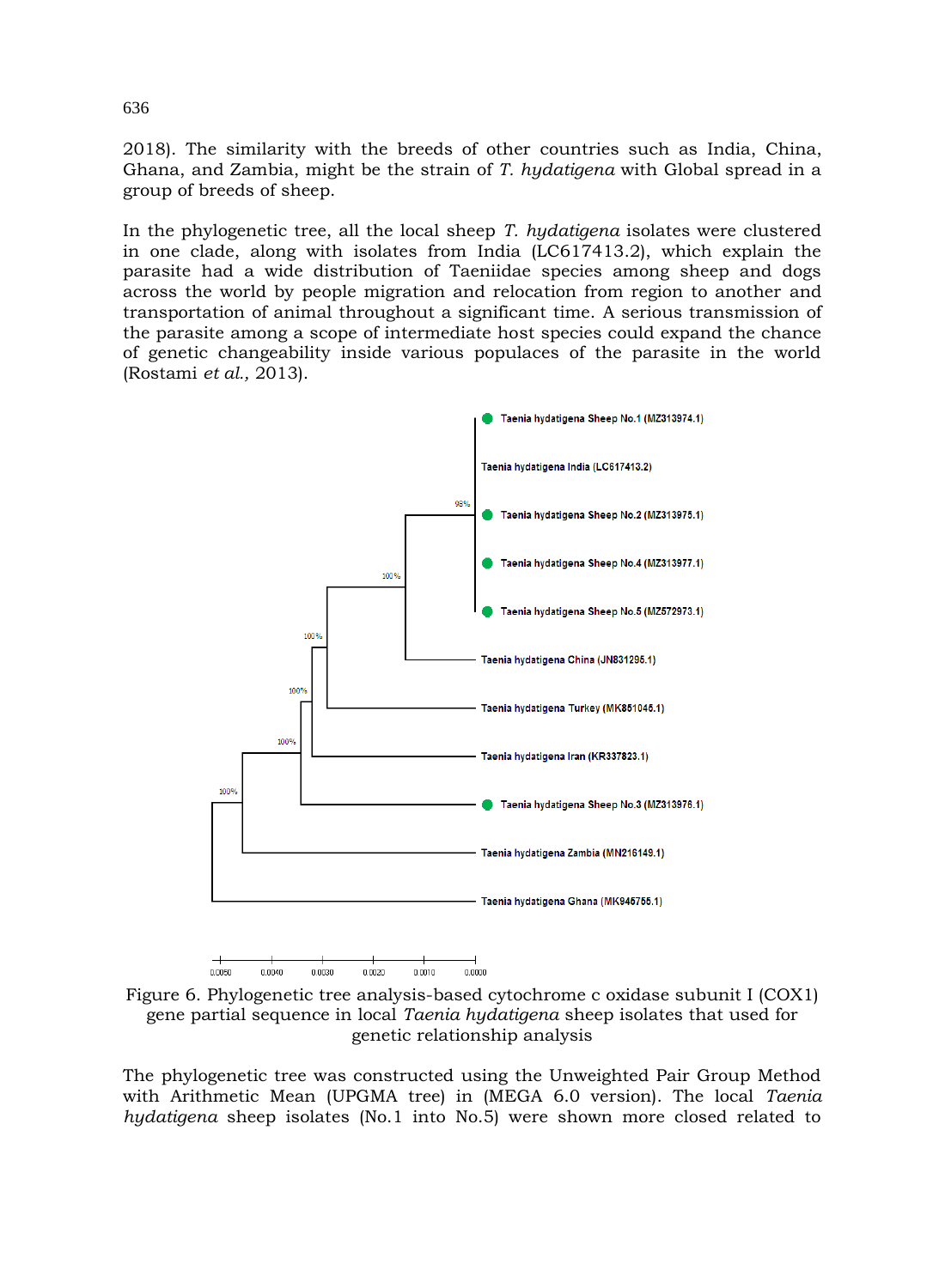NCBI-BLAST *Taenia hydatigena* India isolate (LC617413.2) at total genetic changes (0.0050-0.0010%).

| Table 2 The NCBI-BLAST Homology Sequence identity percentage between local           |
|--------------------------------------------------------------------------------------|
| <i>Taenia</i> hydatigena sheep isolates and NCBI-BLAST country related <i>Taenia</i> |
| hydatigena isolate                                                                   |

| local Taenia hydatigena isolate |            |       |                      | Homology sequence identity (%) |                     |                 |         |
|---------------------------------|------------|-------|----------------------|--------------------------------|---------------------|-----------------|---------|
|                                 |            |       | Accessi<br>on number | Related<br>country<br>isolate  | Accession<br>number | identity<br>(%) |         |
| Taenia                          | hydatigena | sheep | isolate<br>No.1      | MZ313974                       | India               | LC617413.2      | 100.00% |
| Taenia                          | hydatigena | sheep | isolate<br>No.2      | MZ313975                       | India               | LC617413.2      | 100.00% |
| Taenia                          | hydatigena | sheep | isolate<br>No.3      | MZ313976                       | India               | LC617413.2      | 99.50%  |
| Taenia                          | hydatigena | sheep | isolate<br>No.4      | MZ313977                       | India               | LC617413.2      | 99.24%  |
| Taenia                          | hydatigena | sheep | isolate<br>No.5      | MZ572973                       | India               | LC617413.2      | 100.00% |

#### **Goats**

Phylogenetic analysis of five products of Goats isolates revealed that *Taenia hydatigena* infect goats in Iraq. The local larval stage of *Taenia hydatigena* goats isolates number (2,3 and 5) MZ313979, MZ313980 and MZ572974 respectively had a close relation with NCBI-Blast *Taenia hydatigena* of India LC617413.2 100% identify. Additionally, were less related with 99.28% and 99.75% identity with NCBI-Blast *Taenia hydatigena* of Turkey, MK851045.1, and China JN831295 isolates number 1 and 4, that had Accession number MZ313978 and MZ313981 respectively. The local *Taenia hydatigena* goat isolate (No.1) was shown more closed related to NCBI-BLAST *Taenia hydatigena* Turkey isolate (MK851045.1) and the local *Taenia hydatigena* goat isolates (No.2, No3, and No.5) were shown more closed related to NCBI-BLAST *Taenia hydatigena* India isolate (LC617413.2), whereas, the local *Taenia hydatigena* goat isolate (No.4) was shown more closed related to NCBI-BLAST *Taenia hydatigena* China isolates (JN831295.1), at total genetic changes (0.0050-0.0010%) table, (6), figure, (7). Identity between related country isolate and local *Taenia hydatigena* isolates found that the concordance ranged between (100%, 99.28%, 99.75%) in goats isolates. The same causes could be the reasons for the similarity in the current study with the Iranian and Turkish dynasties because of Animal trade from Kurdistan and from there to the remaining Iraqi governorates or through direct animal trade with Those countries and the remaining governorates of Iraq, including Baghdad. Is the similarity with the breeds of other countries such as China and Ghana, especially in goats, that may be a group of breeds with Global spread due to the origins of goats found in Iraq besides to activity and main rule of that act in transmission and dissemination of the parasite across the fields that contact directly through rural dogs and indirect through stray dogs.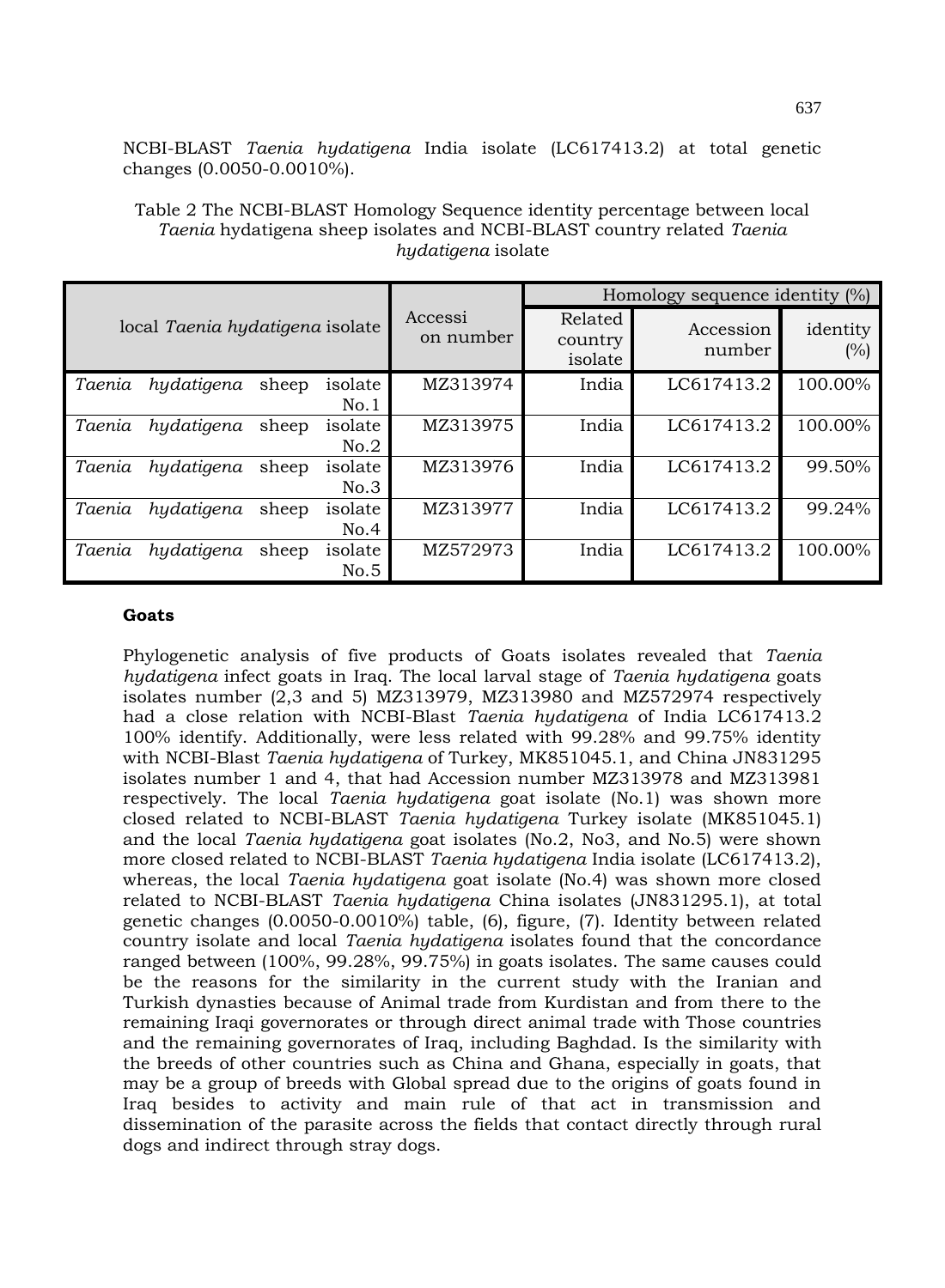![](_page_8_Figure_0.jpeg)

Figure 7. Phylogenetic tree analysis-based cytochrome c oxidase subunit I (COX1) gene partial sequence in local *Taenia hydatigena* goat isolates that used for genetic relationship analysis

The phylogenetic tree was constructed using the Unweighted Pair Group Method with Arithmetic Mean (UPGMA tree) in (MEGA 6.0 version). The local *Taenia hydatigena* goat isolate (No.1) was shown more closed related to NCBI-BLAST *Taenia hydatigena* Turkey isolate (MK851045.1) and the local *Taenia hydatigena* goat isolates (No.2, No3, and No.5) were shown more closed related to NCBI-BLAST *Taenia hydatigena* India isolate (LC617413.2), whereas, the local *Taenia hydatigena* goat isolate (No.4) was shown more closed related to NCBI-BLAST *Taenia hydatigena* China isolates (JN831295.1), at total genetic changes (0.0050- 0.0010%).

Table 3 The NCBI-BLAST Homology Sequence identity percentage between local *Taenia hydatigena* goats isolates and NCBI-BLAST country related *Taenia hydatigena* isolate

|                                                    | Accession<br>number | Homology sequence identity (%) |                     |                 |
|----------------------------------------------------|---------------------|--------------------------------|---------------------|-----------------|
| local Taenia hydatigena isolate                    |                     | Related<br>country<br>isolate  | Accession<br>number | identity<br>(%) |
| hydatigena goat isolate MZ313978<br>Taenia<br>No.1 |                     | Turkey                         | MK851045.1          | 99.28%          |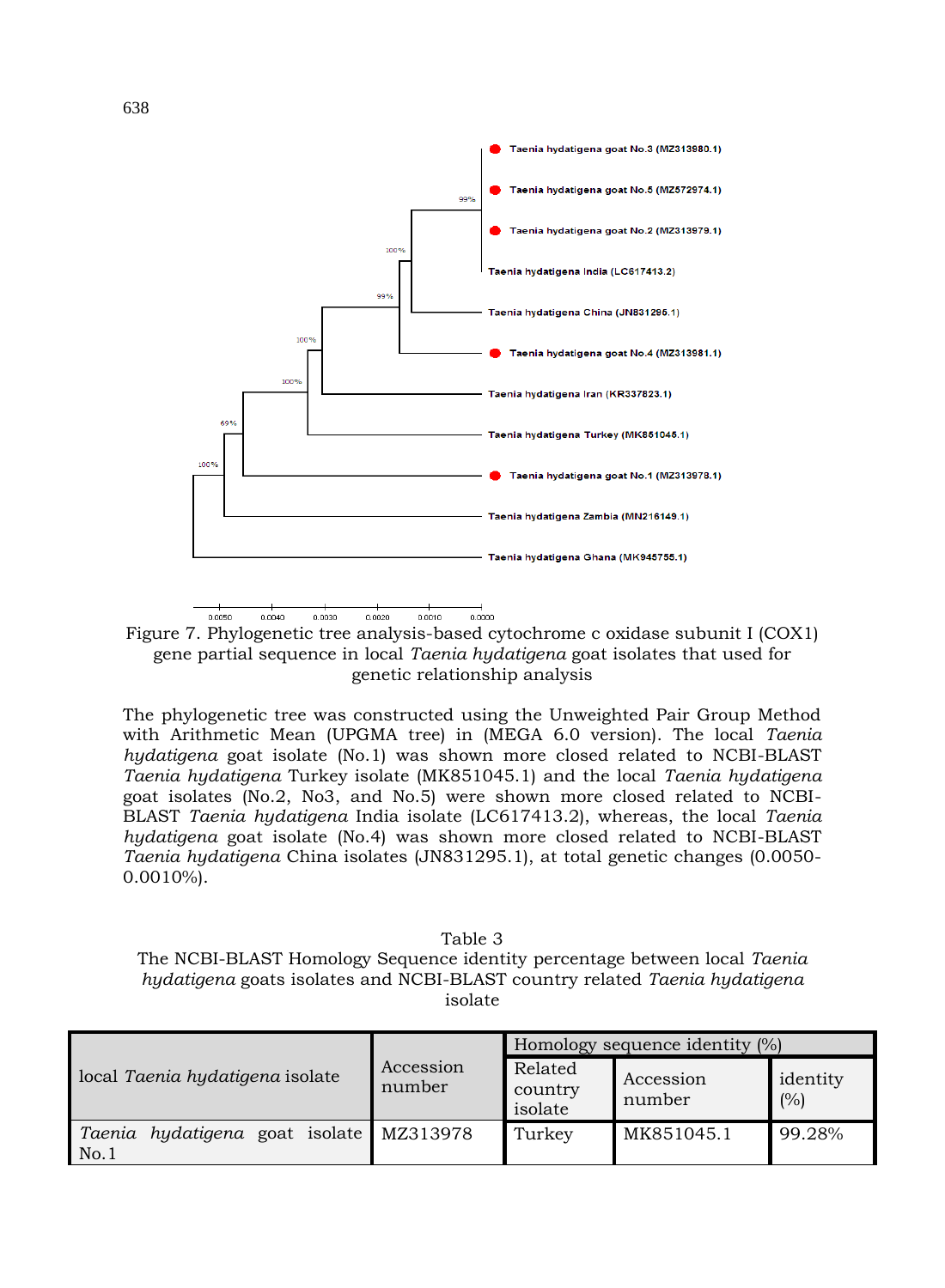|        | Taenia hydatigena goat isolate MZ313979 |  |                                  | India | LC617413.2 | 100.00% |
|--------|-----------------------------------------|--|----------------------------------|-------|------------|---------|
| No.2   |                                         |  |                                  |       |            |         |
| Taenia |                                         |  | hydatigena goat isolate MZ313980 | India | LC617413.2 | 100.00% |
| No.3   |                                         |  |                                  |       |            |         |
| Taenia | hydatigena goat isolate MZ313981        |  |                                  | China | JN831295   | 99.75%  |
| No.4   |                                         |  |                                  |       |            |         |
| Taenia | hydatigena goat isolate                 |  | MZ572974                         | India | LC617413.2 | 100.00% |
| No.5   |                                         |  |                                  |       |            |         |

#### **Dogs**

Phylogenetic analysis of 10 products of dog isolates revealed that *Taenia hydatigena* infect dogs in Iraq. The local *Taenia hydatigena* dog isolate (No.1, No.5, No.6, No.8, and No.9) that had accession number MZ313982, MZ313986, MZ313987, MZ572976 and MZ572977 respectively were showed more closed related to NCBI-BLAST *Taenia hydatigena* China isolates (JN831295.1) with homology sequence identity was (99.74%, 99.50%, 99.75%,99.74% and 99.22%) respectively, also the local *Taenia hydatigena* dog isolates (No.2, and No.10) that had accession number (MZ313983, and MZ572978) were showed more closed related to NCBI-BLAST *Taenia hydatigena* India isolate (LC617413.2) with homology sequence identity was (99.75% and 99.21%) respectively whereas, the local *Taenia hydatigena* dog isolate (No.3, No.4, and No.7) that had accession number MZ313984, MZ313985, and MZ572975 respectively were showed more closed related to NCBI-BLAST *Taenia hydatigena* Iran isolate (KR337823.1) with homology sequence identity was (99.74%, 99.75% and 99.75%) respectively, at total genetic changes (0.0050-0.0010%) as shown in figure (4-38).

In the phylogenetic tree, all the local dog *T. hydatigena* isolates were clustered in one clade, along with isolates from India (LC617413.2), Iran isolates (KR337823.1), and China isolates (JN831295.1) which mean the local dog *T. hydatigena* isolates were globally strain (India isolates LC617413.2 and China isolates JN831295.1), in addition, that Iran isolates (KR337823.1) was clustered to local dogs isolates due to wide border between country and the trade animals between two country because explain the parasite had a wide distribution of *Taenia hydatigena* among ruminants and dogs across the world by trading and transportation of animals besides through people migration and relocation from region to another throughout a significant time. Baghdad governorate that made freely motion of dogs from neighboring provinces also Iraq one of the countries that have open boarder that let nomadic people and their animals and guards' dog that dogs without veterinarian care which harbor the parasites and spread the infection between sheep and goats and when infected offal consume again to the dog and another than would contamination the food and water of animals later become infected. In addition, dogs were characterized by general behavior that overpopulation and migration for seeking for feed and breeding that traits were explained that male of dogs has an activity for roaming animal slaughter waste from home-slaughter, and illegal slaughter out of abattoir especially in the high number of festivals or occasions and weddings these things favor spreading the infection in rural dogs or stray dogs that maintain the infection rates in dogs and farms animal. A serious transmission of the parasite among a scope of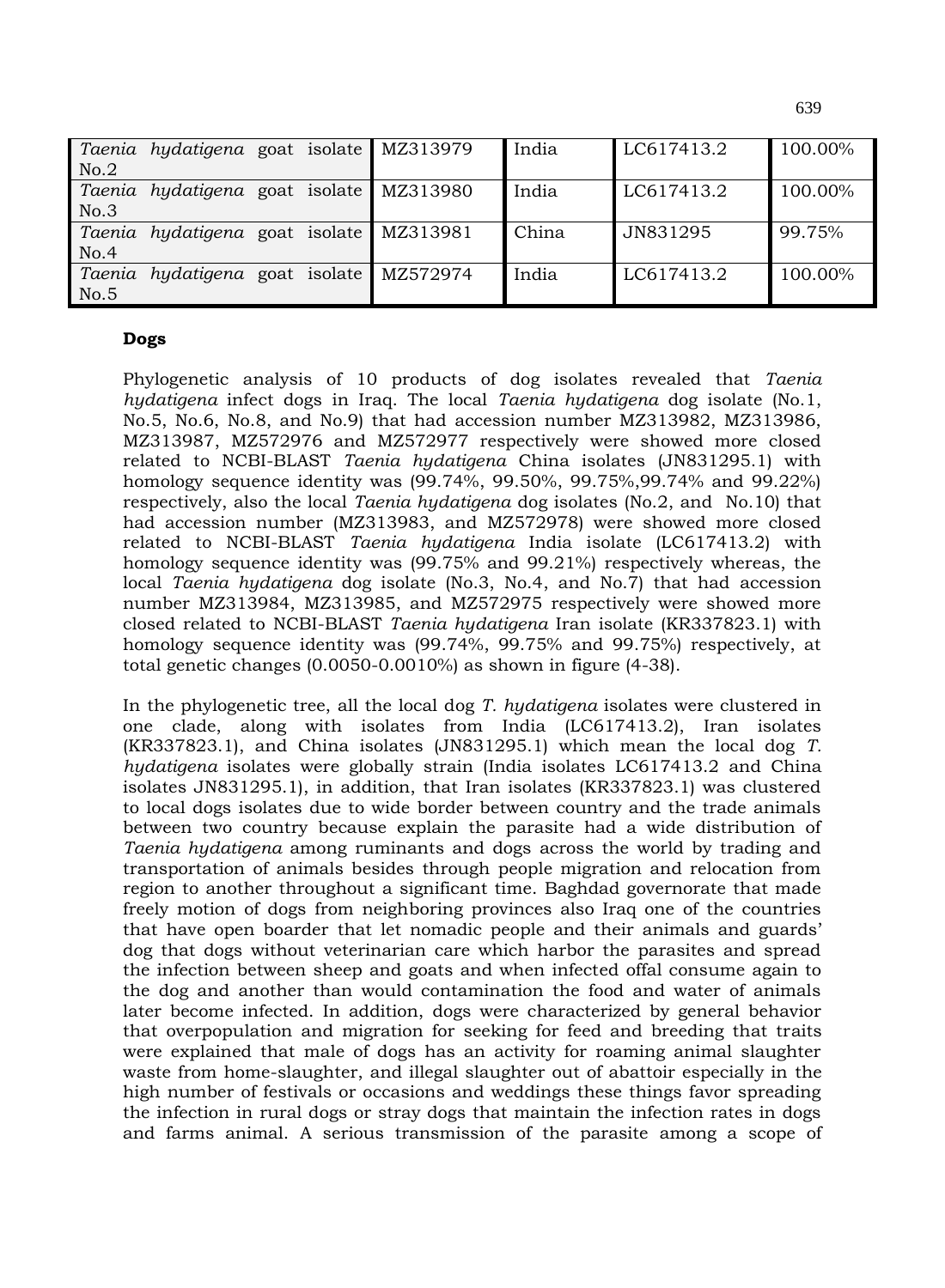intermediate host species could expand the chance of genetic changeability inside various populaces of the parasite in the world (Rostami *et al.,* 2013).

![](_page_10_Figure_1.jpeg)

Figure 8. Phylogenetic tree analysis-based cytochrome c oxidase subunit I (COX1) gene partial sequence in local *Taenia hydatigena* dog isolates that used for genetic relationship analysis

The phylogenetic tree was constructed using the Unweighted Pair Group Method with Arithmetic Mean (UPGMA tree) in (MEGA 6.0 version). The local *Taenia hydatigena* dog isolate (No.1, No.5, No.6, No.8, and No.9) were showed more closed related to NCBI-BLAST *Taenia hydatigena* China isolates (JN831295.1) and the local *Taenia hydatigena* dog isolates (No.2, and No.10) were showed more closed related to NCBI-BLAST *Taenia hydatigena* India isolate (LC617413.2), whereas, the local *Taenia hydatigena* dog isolate (No.3, No.4, and No.7) were shown more closed related to NCBI-BLAST *Taenia hydatigena* Iran isolate (KR337823.1), at total genetic changes (0.0050-0.0010%).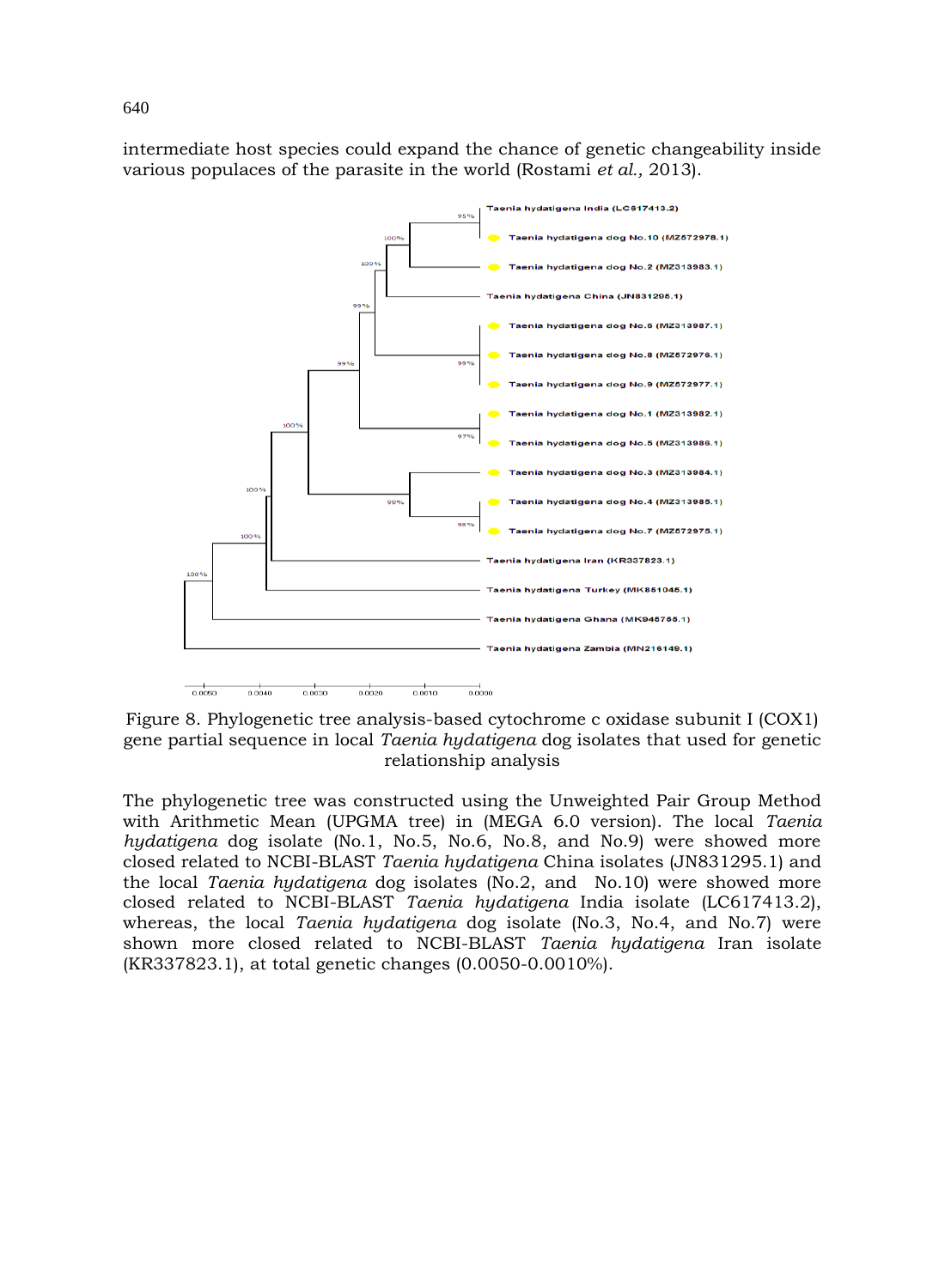## Table 4 The NCBI-BLAST Homology Sequence identity percentage between local *Taenia hydatigena* dog isolates and NCBI-BLAST country related *Taenia hydatigena* isolate

|                                        | Accession<br>number | Homology sequence identity $(\%)$ |                     |                    |
|----------------------------------------|---------------------|-----------------------------------|---------------------|--------------------|
| local Taenia hydatigena isolate        |                     | Related<br>country<br>isolate     | Accession<br>number | identity<br>$(\%)$ |
| Taenia hydatigena dog isolate No.1     | MZ313982            | China                             | JN831295            | 99.74%             |
| Taenia hydatigena dog isolate No.2     | MZ313983            | India                             | LC617413.2          | 99.75%             |
| Taenia hydatigena dog isolate No.3     | MZ313984            | Iran                              | KR337823.1          | 99.74%             |
| Taenia hydatigena dog isolate No.4     | MZ313985            | Iran                              | KR337823.1          | 99.75%             |
| Taenia hydatigena dog isolate No.5     | MZ313986            | China                             | JN831295            | 99.50%             |
| Taenia hydatigena dog isolate No.6     | MZ313987            | China                             | JN831295            | 99.75%             |
| Taenia hydatigena dog isolate No.7     | MZ572975            | Iran                              | KR337823.1          | 99.75%             |
| Taenia hydatigena dog isolate No.8     | MZ572976            | China                             | JN831295            | 99.74%             |
| Taenia hydatigena dog isolate No.9     | MZ572977            | China                             | JN831295            | 99.22%             |
| hydatigena<br>dog<br>Taenia<br>isolate | MZ572978            | India                             | LC617413.2          | 99.21%             |
| No.10                                  |                     |                                   |                     |                    |

#### **References**

- Al-Hamzawi, E. G. and Al-Mayali H.M. (2020). Epidemiological, morphological and molecular study of Cysticercus tenuicollis cysts in slaughtered animals in Al-Diwaniyah province. A Thesis of Master Degree in Biology College of Education / University of Al-Qadisiya.
- Alvi, M. A., Ohiolei, J. A., Saqib, M., Li, L., Muhammad, N., Tayyab, M. H., Qamar, W., Alvi, A. A., Wu, Y. D., Li, X. R., Fu, B. Q., Yan, H. Bin, and Jia, W. Z. (2020). Preliminary information on the prevalence and molecular description of Taenia hydatigena isolates in Pakistan based on mitochondrial cox1 gene. Infection, Genetics and Evolution, 85(July). https://doi.org/10.1016/j.meegid.2020.104481
- Cengiz, G., Yucel Tenekeci, G., and Bilgen, N. (2019). Molecular and Morphological Characterization of Cysticercus tenuicollis in Red Deer (Cervus elaphus) from Turkey. Acta Parasitologica. doi:10.2478/s11686-019-00085-1
- Hama, A. A., Zorab, R. H., Ali, F. M., Salih, A. M. and Hassan, A. A. (2018). Prevalence and Molecular Characterization of Cysticercus tenuicollis Isolated from Some Intermediate Host in Kurdistan-Iraq. Kurdistan Journal of Applied Research, (177-182).
- Hama-Soor, T., Mohammed, A. and Weli, A. (2021). Novel isolate of Cysticercus tenuicollis-Kalar isolate has been revealed in Kalar, Iraq. J Infect Dev Ctries 2021; 15(10):1532-1538. doi:10.3855/jidc.12758.
- Hao, G., Yang, G., Yang, Y. and Gu, X. (2012). Analysis of Genetic Variation in Different Populations of Cysticercus tenuicollis Based on the Mitochondrial nad1 Gene and cox1 Gene. (Unpublished)
- Jia, W.Z., Yan, H.B., Guo, A.J., Zhu, X.Q., Wang, Y.C., Shi, W.G., Chen, H.T., Zhan, F., Zhang, S.H., Fu, B.Q., Littlewood, D.T. and Cai, X.P. (2010). Complete mitochondrial genomes of Taenia multiceps, T. hydatigena and T.